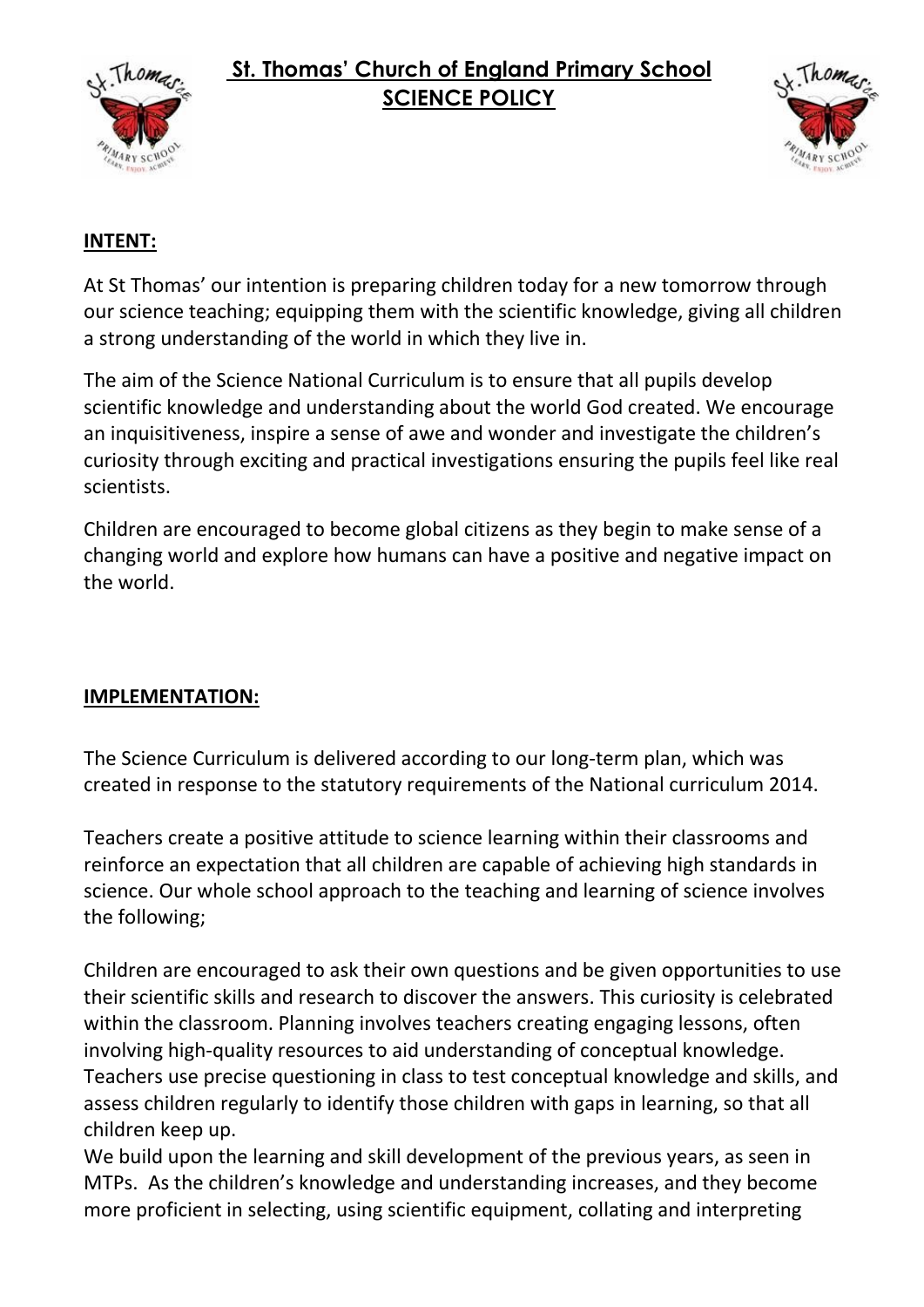results, they become increasingly confident in their growing ability to come to conclusions based on real evidence.

Working Scientifically skills are embedded into lessons to ensure these skills are being developed throughout the children's school career and new vocabulary and challenging concepts are introduced through direct teaching.

Teachers demonstrate how to use scientific equipment, and the various Working Scientifically skills in order to embed scientific understanding. Teachers find opportunities to develop children's understanding of their surroundings by accessing outdoor learning and workshops with experts.

## **IMPACT:**

The successful approach at St Thomas' results in a fun, engaging, high-quality science education, that provides children with the foundations and knowledge for understanding the world. Our engagement with the local environment ensures that children learn through varied and first hand experiences of the world around them. Frequent, continuous and progressive learning outside the classroom is embedded throughout the science curriculum. Through various workshops, trips and interactions with experts at local high schools, children have the understanding that science has changed our lives and that it is vital to the world's future prosperity. Children learn the possibilities for careers in science, as a result of our community links and connection with national agencies including the STEM association. They learn from and work with professionals, ensuring access to positive role models within the field of science from the immediate and wider local community. From this exposure to a range of different scientists from various backgrounds, all children feel they are scientists and capable of achieving. Children at St Thomas' overwhelmingly enjoy science and this results in motivated learners with sound scientific understanding.

### **AIMS OF SCIENCE POLICY**

Our Science Policy follows The National Curriculum 2014 for Science Guidelines and aims to ensure that all pupils:

- develop **scientific knowledge and conceptual understanding** through the specific disciplines of Biology, Chemistry and Physics;
- develop understanding of the **nature, processes and methods of Science** through different types of science enquiries that help them to answer scientific questions about the world around them;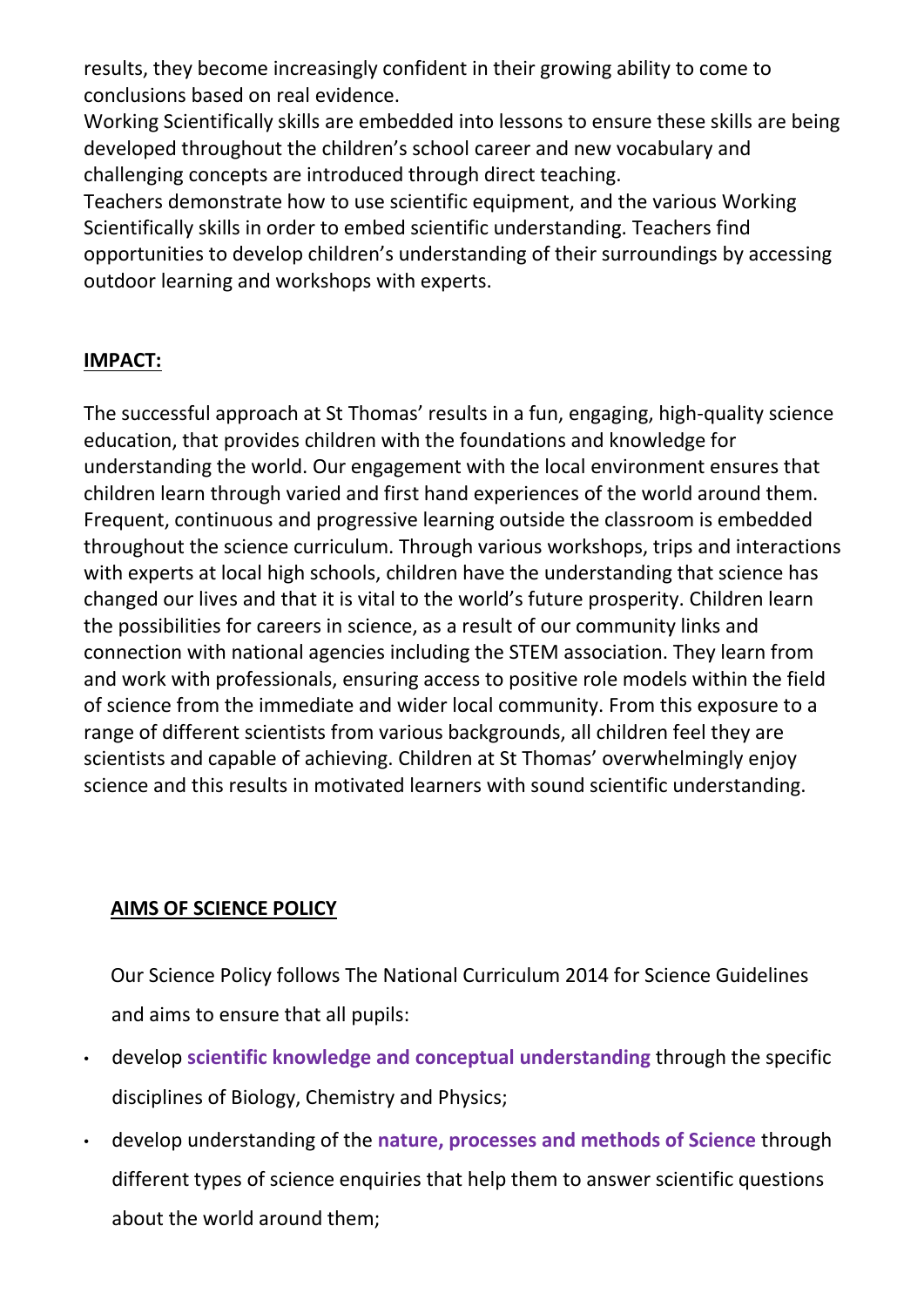• are equipped with the scientific knowledge required to understand the **uses and implications** of Science, today and for the future.

#### **PURPOSE OF STUDY**

A high-quality Science education provides foundations for understanding the world. Science has changed our lives and is vital to the world's future prosperity. Through building key foundational knowledge and concepts, pupils should be encouraged to recognise the power of rational explanation and develop a sense of excitement and curiosity about natural phenomena. They should be encouraged to understand how key knowledge and concepts can be used to explain what is occurring, predict how things will behave, and analyse causes. This understanding should be consolidated through their appreciation of applications of Science in society and the economy.

In teaching Science we are developing in our children:

- a positive attitude towards Science and an awareness of its fascination;
- an understanding of Science through a process of enquiry and investigation;
- confidence and competence in scientific knowledge, concepts and skills;
- an ability to reason, predict, think logically and to work systematically and accurately;
- an ability to communicate scientifically;
- the initiative to work both independently and in co-operation with others;
- the ability and meaning to use and apply science across the curriculum and real life.

### **PLANNING**

### **School curriculum**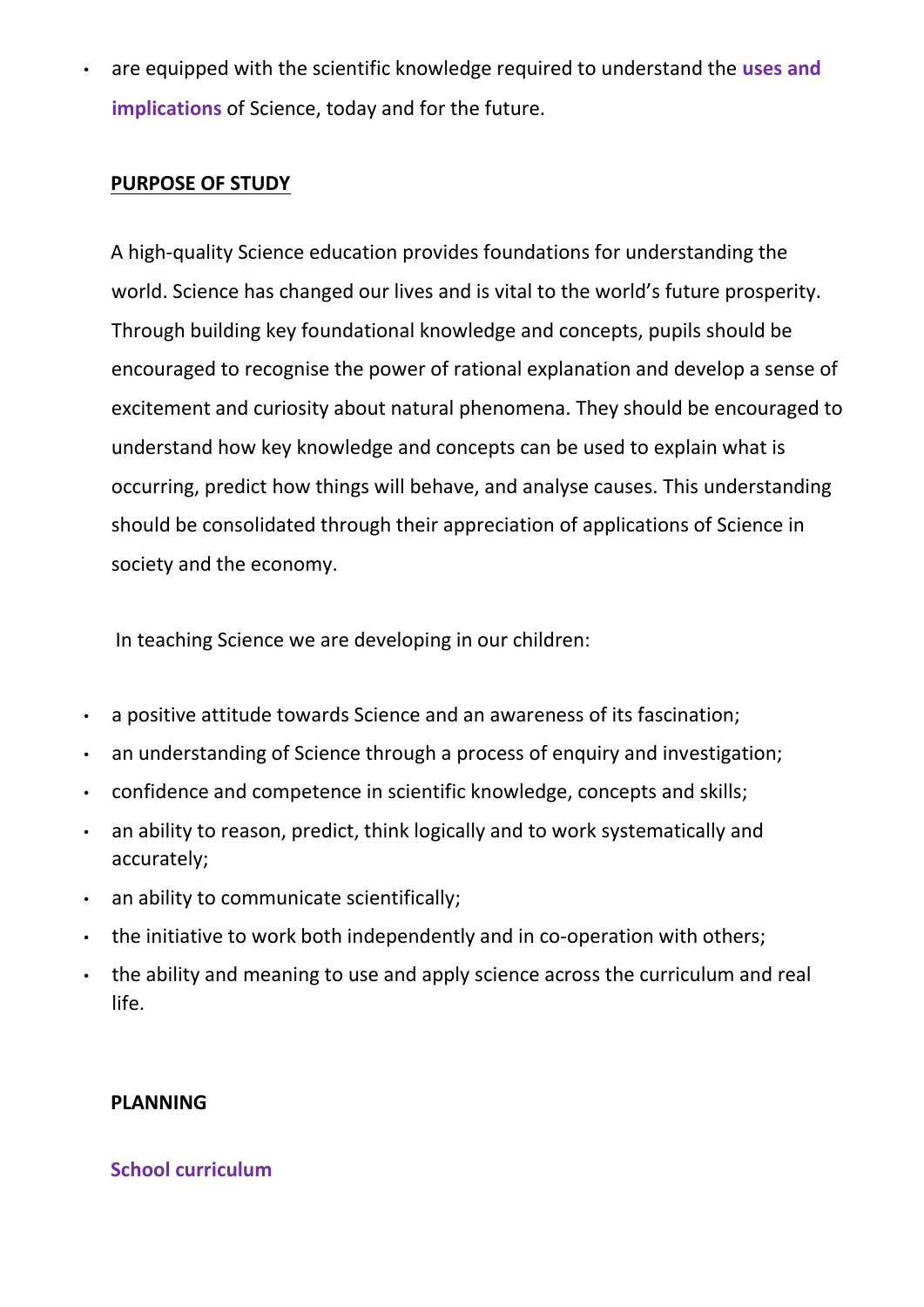The programmes of study for Science are set out year-by-year for Key Stages 1 and 2. We are however, only required to teach the relevant programme of study by the end of the key stage. Within each key stage, School has the flexibility to introduce content earlier or later than set out in the programme of study and may introduce key stage content during an earlier key stage if appropriate. Teachers will base their planning on the programmes of study for their relevant year groups. Teachers will provide differentiation of tasks/activities within their weekly/Medium term planning.

#### **Scientific knowledge and conceptual understanding**

The programmes of study describes a sequence of knowledge and concepts. While it is important that pupils make progress, it is also vitally important that they develop secure understanding of each key block of knowledge and concepts in order to progress to the next stage. Pupils should be able to describe associated processes and key characteristics in common language, but they should also be familiar with, and use, technical terminology accurately and precisely. They should build up an extended specialist vocabulary. They should also apply their mathematical knowledge to their understanding of Science, including collecting, presenting and analysing data.

#### **The nature, processes and methods of science**

'Working scientifically' specifies the understanding of the nature, processes and methods of Science for each year group. It should not be taught as a separate strand.

#### **Attainment targets**

By the end of each key stage, pupils are expected to know, apply and understand the matters, skills and processes specified in the relevant programme of study.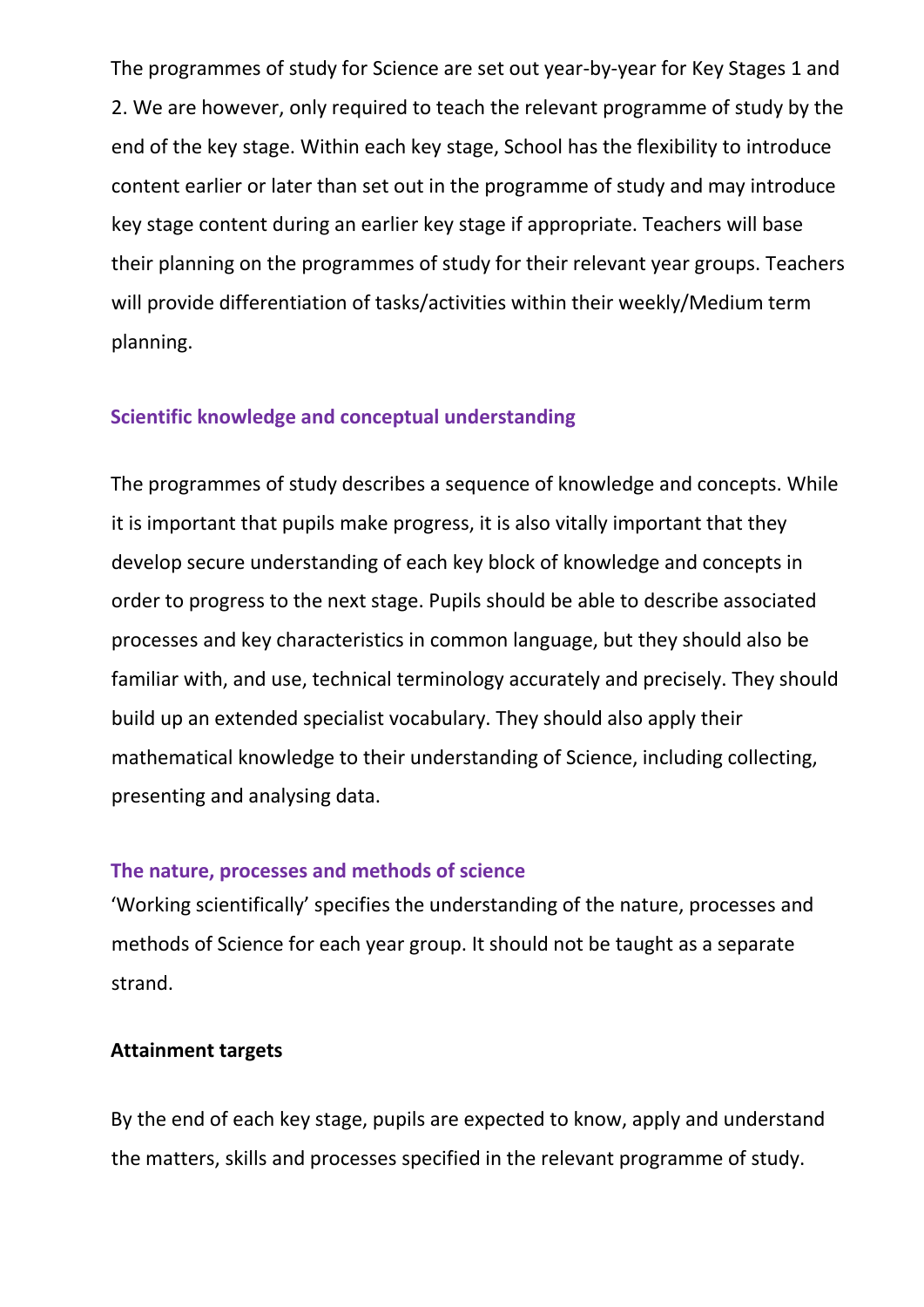#### **Foundation Stage (reception pupils):**

Pupils explore science topics through making predictions, using their senses and investigating materials and their properties. Science is taught through the strand of, 'Understanding the World'. Science teaching and learning is also linked to the other strands of The EYFS framework for learning, 2021.

Teachers and teaching assistants support pupils to develop a solid understanding of things occurring around them in their day-to-day lives. Children are encouraged to be creative and inquisitive as they participate in activities. Pupils are encouraged to use their natural inquisitiveness, while taking part in exploratory play in specific scientific areas as well as areas that link across the EYFS framework.

#### **Key Stage 1**

The main focus of science teaching in Key Stage 1 is to enable pupils to experience and observe phenomena, looking more closely at the natural and humanlyconstructed world around them. They should be encouraged to be curious and ask questions about what they notice. They should be helped to develop their understanding of scientific ideas by using different types of scientific enquiry to answer their own questions, including observing changes over a period of time, noticing patterns, grouping and classifying things, carrying out simple comparative tests and finding things out using secondary sources of information. They should begin to use simple scientific language to talk about what they have found out and communicate their ideas to a range of audiences in a variety of ways. Most of the learning about Science should be done through the use of first-hand practical experiences, but there should also be some use of appropriate secondary sources, such as books, photographs and videos.

Pupils should read and spell scientific vocabulary at a level consistent with their reading and spelling knowledge at Key Stage 1.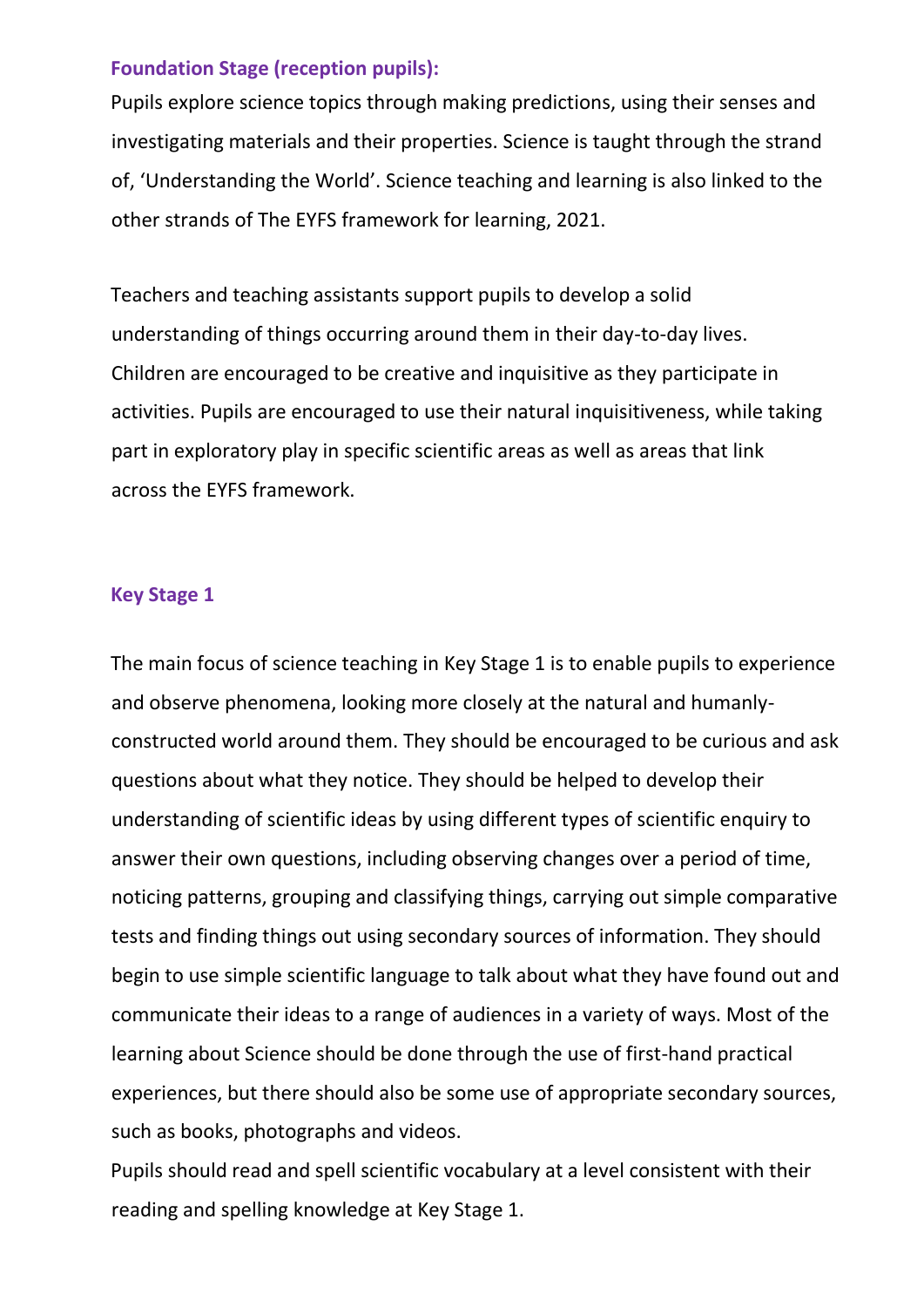#### **Lower Key Stage 2 – Years 3 and 4**

The main focus of Science teaching in Lower Key Stage 2 is to enable pupils to broaden their scientific view of the world around them. They should do this through exploring, talking about, testing and developing ideas about everyday phenomena and the relationships between living things and familiar environments, and by beginning to develop their ideas about functions, relationships and interactions. They should ask their own questions about what they observe and make some decisions about which types of scientific enquiry are likely to be the best ways of answering them, including observing changes over time, noticing patterns, grouping and classifying things, carrying out simple fair tests and finding things out using secondary sources of information. They should draw simple conclusions and use some scientific language, first, to talk about and, later, to write about what they have found out.

'Working scientifically' must **always** be taught through and clearly related to substantive Science content in the programme of study.

Pupils should read and spell scientific vocabulary correctly and with confidence, using their growing reading and spelling knowledge.

#### **Upper Key Stage 2 – Years 5-6**

The main focus of Science teaching in Upper Key Stage 2 is to enable pupils to develop a deeper understanding of a wide range of scientific ideas. They should do this through exploring and talking about their ideas; asking their own questions about scientific phenomena; and analysing functions, relationships and interactions more systematically. At Upper Key Stage 2, they should encounter more abstract ideas and begin to recognise how these ideas help them to understand and predict how the world operates. They should also begin to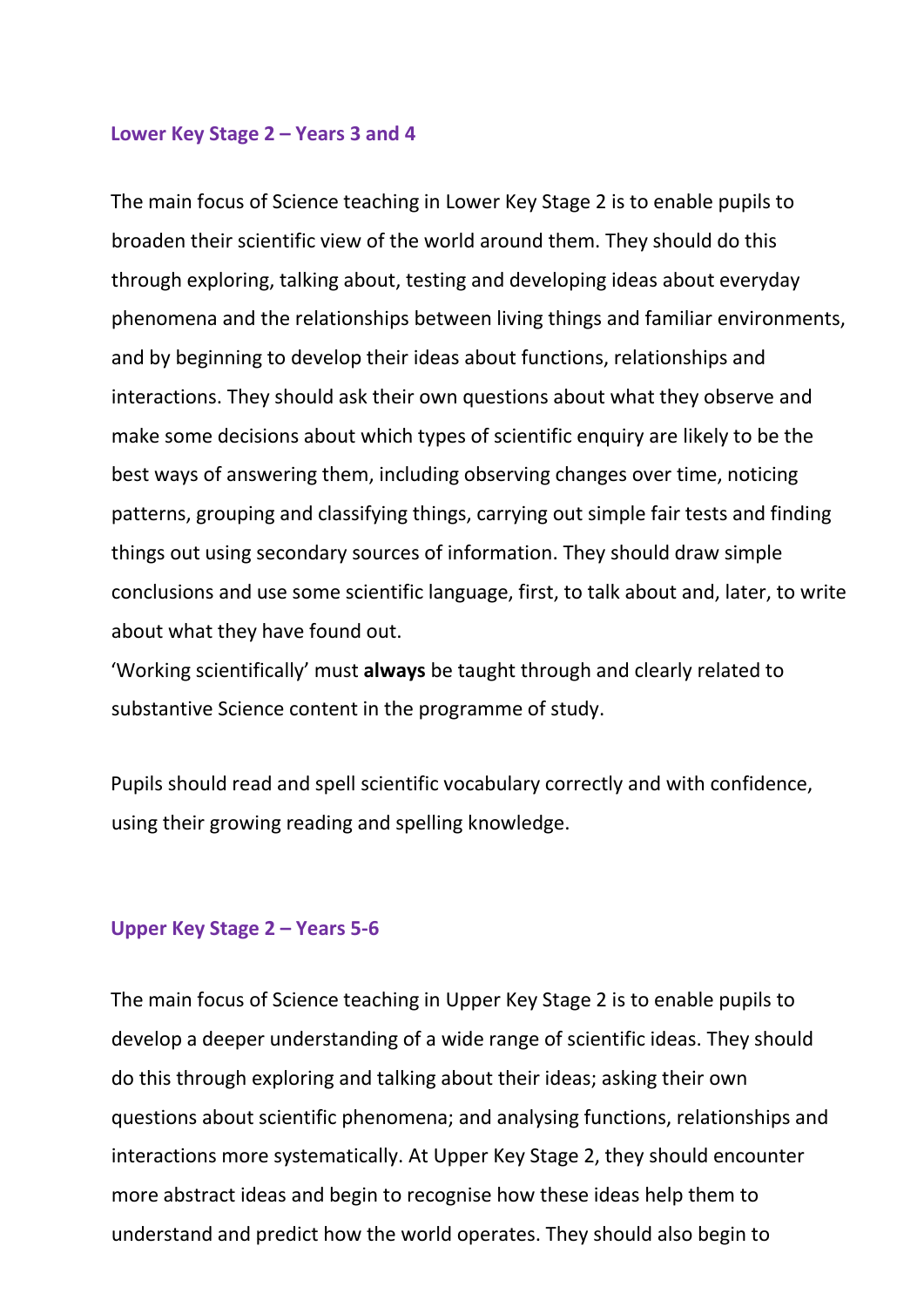recognise that scientific ideas change and develop over time. They should select the most appropriate ways to answer Science questions using different types of scientific enquiry, including observing changes over different periods of time, noticing patterns, grouping and classifying things, carrying out fair tests and finding things out using a wide range of secondary sources of information. Pupils should draw conclusions based on their data and observations, use evidence to justify their ideas, and use their scientific knowledge and understanding to explain their findings. Pupils should read, spell and pronounce scientific vocabulary correctly.

'Working and thinking scientifically' must **always** be taught through and clearly related to substantive Science content in the programme of study.

### **Cross-curricular Science Opportunities:**

Teachers will seek to take advantage of opportunities to make cross-curricular links. They will plan for pupils to practise and apply the skills, knowledge and understanding acquired through Science lessons to other areas of the curriculum.

### **SEND, Pupil Premium and Greater Depth:**

All children at St Thomas' will receive 'Quality First Teaching.' Any child with SEND or Pupil Premium funding may have work additional to or differentiated in order to better support them in accessing the curriculum dependent on their needs.

Our school offers a creative and varied curriculum providing children with a variety of opportunities in order to reach their full potential. Our aim for each child to make excellent progress from their individual starting point.

### **Assessment:**

All Science learning is assessed in line with the school assessment policy. Teachers will assess children's work in Science against the objectives for the year group.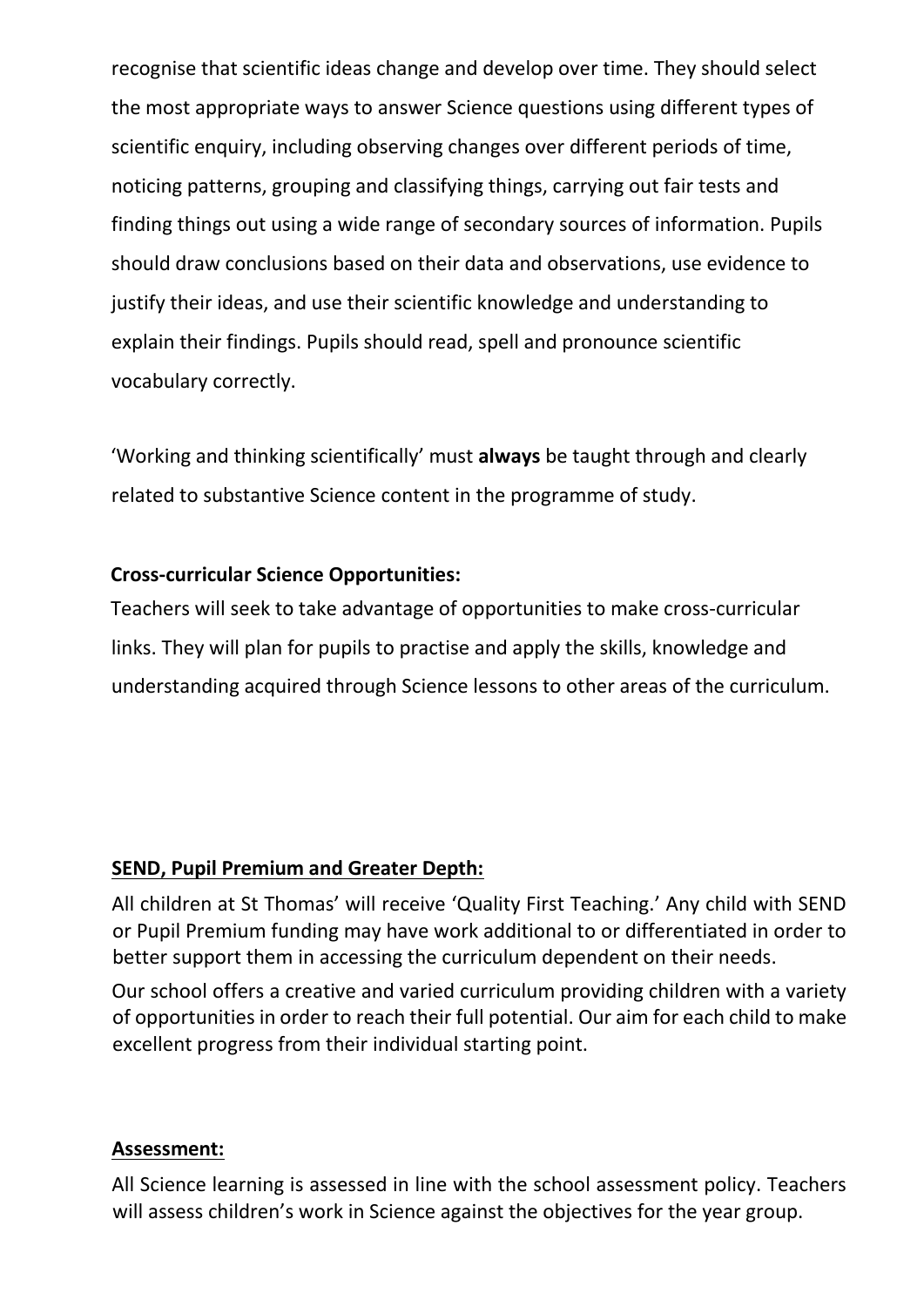At the end of Key Stage 1 and 2, TAFs (Teacher Assessment Frameworks) will be used to evidence and assess data on a National basis.

### **Classroom Environment:**

In all classrooms, the celebration of Science should be clearly evident. This should be up to date with the latest unit, complete with examples of children's learning. Displays should have a balance of informative, celebratory and interactive elements. At St Thomas' working walls are essential to support the learning of children throughout the school. All classrooms should have an engaging Science area, which inspires children to delve further into the taught unit, e.g. books and hands on resources. Opportunities should be taken to develop children's vocabulary containers with the current vocabulary on display, then added to the children's science lab coats (oversized shirts).

## **Home/school Links:**

At St Thomas', we believe that parental support is vital to aid the progress of the children. We aim to involve our parents in Science as much as possible through:

- Parents evenings
- A clear overview of Science within the class matrix
- Exhibitions and celebration to showcase children's work
- Use of Showbie and LBQ for homework
- Sharing of assessment data and next steps in learning.

### **Leadership and Management**:

The subject leader's role is to hold a high level of subject pedagogical content and an understanding of the critical endpoints that come before and after. Analysing and building the appropriate provision in all areas of Science, whilst cultivating the staff's pedagogical content knowledge to maximise learning across their school.

Subject leaders will support staff in the following areas:

- Disseminating relevant information and providing relevant training for staff (direct or through other professionals)
- Demonstrate a commitment to keeping up to date in current issues and matters whilst developing CDP for themselves and staff members
- Leading by example through modelling quality first lessons and teaching styles